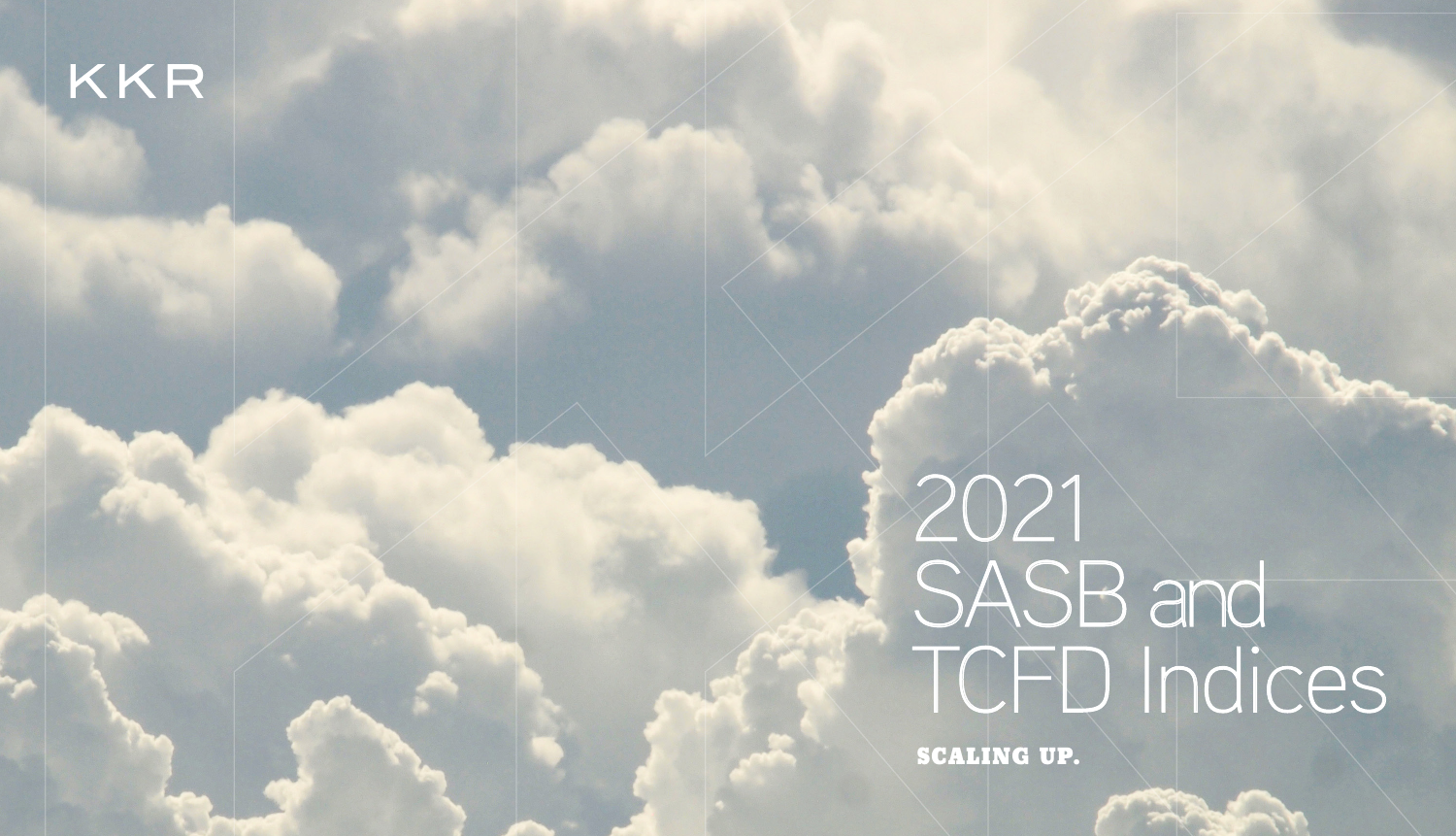| Code         | <b>Accounting Metric</b>                                                                                                                                                                                     | KKR Response and/or Disclosure Source                                                                                                                                                                                                                                                                                                                                                                                                       |  |
|--------------|--------------------------------------------------------------------------------------------------------------------------------------------------------------------------------------------------------------|---------------------------------------------------------------------------------------------------------------------------------------------------------------------------------------------------------------------------------------------------------------------------------------------------------------------------------------------------------------------------------------------------------------------------------------------|--|
|              | <b>TRANSPARENT INFORMATION &amp; FAIR ADVICE FOR CUSTOMERS</b>                                                                                                                                               |                                                                                                                                                                                                                                                                                                                                                                                                                                             |  |
| FN-AC-270a.1 | (1) Number and (2) percentage of covered<br>employees with a record of investment-related<br>investigations, consumer-initiated complaints,<br>private civil litigations, or other regulatory<br>proceedings | During 2021, KKR had no covered employees with new disclosures of<br>investment-related investigations, consumer-initiated complaints, private<br>civil litigations, or other regulatory proceedings. KKR has policies and<br>procedures reasonably designed to ensure compliance with regulations<br>requiring covered employees to make and update applicable regulatory<br>filings in a timely manner.                                   |  |
| FN-AC-270a.2 | Total amount of monetary losses as a result of<br>legal proceedings associated with marketing<br>and communications of financial product-<br>related information to new and returning<br>customers           | KKR did not sustain any monetary losses in 2021 as a result of legal<br>proceedings associated with our marketing and communications of<br>financial product-related information to new and returning customers.<br>KKR & Co. Inc., as the publicly listed holding company for its various<br>businesses, reports all such matters that are material to KKR in its filings<br>with the U.S. Securities and Exchange Commission (the "SEC"). |  |
| FN-AC-270a.3 | Description of approach to informing<br>customers about products and services                                                                                                                                | 2021 Sustainability Report, Governance > Responsible Product<br>Governance and Marketing                                                                                                                                                                                                                                                                                                                                                    |  |
|              | <b>EMPLOYEE DIVERSITY &amp; INCLUSION</b>                                                                                                                                                                    |                                                                                                                                                                                                                                                                                                                                                                                                                                             |  |
| FN-AC-330a.1 | Percentage of gender and racial/ethnic group<br>representation for (1) executive management,<br>(2) non-executive management, (3)<br>professionals, and (4) all other employees                              | 2021 Sustainability Report, Appendix > KKR-level ESG Data Tables and<br>People > Diversity, Equity, and Inclusion                                                                                                                                                                                                                                                                                                                           |  |

### **Code Accounting Metric KKR Response and/or Disclosure Source**

### GOVERNANCE FACTORS IN INVESTMENT MANAGEMENT & ADVISORY

The following table provides responses and/or locations of information for KKR addressing the requirements of the SASB's Asset Management & Custody Activities industry standard (version 2021-12). This is our third SASB-aligned public disclosure. All data are as of December 31, 2021.<sup>1</sup>

| Code         | <b>Accounting Metric</b>                                                                                                                                                                                 |  |
|--------------|----------------------------------------------------------------------------------------------------------------------------------------------------------------------------------------------------------|--|
|              | INCORPORATION OF ENVIRONMENTAL, SOCIAL, AND GO                                                                                                                                                           |  |
| FN-AC-410a.1 | Amount of assets under management, by<br>asset class, that employ (1) integration of<br>environmental, social, and governance (ESG)<br>issues; (2) sustainability themed investing; and<br>(3) screening |  |
| FN-AC-410a.2 | Description of approach to incorporation<br>of environmental, social, and governance<br>(ESG) factors in investment and/or wealth<br>management processes and strategies                                 |  |
| FN-AC-410a.3 | Description of proxy voting and investee<br>engagement policies and procedures                                                                                                                           |  |

The inclusion of information in this report should not be construed as a characterization regarding the materiality or financial impact of that information.<br>See filings by KKR & Co. Inc. with the U.S. Securities and Exchan

| G)<br>and | (1) KKR's Responsible Investment Policy articulates our approach to<br>ESG integration through the investment life cycle across KKR's<br>investment businesses. The businesses in scope for our policy include<br>Credit (Public, Private, and Special Situations), Energy Real Assets,<br>Infrastructure, Core, Private Equity, and Real Estate (Equity and<br>Credit)<br>(2) KKR's Global Impact Fund closed in February 2020 and includes<br>\$1.3 billion total committed capital to businesses delivering solutions to<br>critical global challenges.                                                                                                                                                                                                                                                                                                                                                                                                                                    |
|-----------|-----------------------------------------------------------------------------------------------------------------------------------------------------------------------------------------------------------------------------------------------------------------------------------------------------------------------------------------------------------------------------------------------------------------------------------------------------------------------------------------------------------------------------------------------------------------------------------------------------------------------------------------------------------------------------------------------------------------------------------------------------------------------------------------------------------------------------------------------------------------------------------------------------------------------------------------------------------------------------------------------|
|           | 2021 Sustainability Report, Sustainable Investing > ESG Integration Across<br><b>Asset Classes</b>                                                                                                                                                                                                                                                                                                                                                                                                                                                                                                                                                                                                                                                                                                                                                                                                                                                                                            |
|           | KKR has adopted proxy voting policies and procedures (the "Proxy Voting<br>Policy") in accordance with requirements under Rule 206(4)-6 of the<br>Investment Advisers Act. To assist in our proxy-voting responsibilities,<br>KKR currently subscribes to proxy-related services offered by the proxy<br>advisory firm Institutional Shareholder Services, Inc. ("ISS"). ISS provides<br>KKR with its independent analysis and recommendation with respect to<br>generally all proxy proposals that KKR votes on behalf of our Clients, with<br>respect to both U.S. and non-U.S. securities of publicly traded companies.<br>KKR has engaged ISS to assist with our proxy voting, however, KKR<br>retains ultimate voting discretion with respect to our Clients. Compliance,<br>in conjunction with the Firm's investment analyst(s) who provides<br>coverage for the relevant issuer, will document the basis for the voting<br>decision in accordance with KKR's proxy voting guidelines. |
|           | KKR may occasionally be subject to conflicts of interest in the voting<br>of proxies due to business or personal relationships we maintain with<br>persons having an interest in the outcome of certain votes. If at any<br>time, KKR becomes aware of an existing or potential conflict of interest<br>relating to a particular proxy proposal, KKR's Global Conflicts Committee<br>(the "Conflicts Committee"), or its designee, must be notified. Provided<br>the Conflicts Committee has determined that a conflict or potential<br>for a conflict exists, the proxy must be voted in alignment with the<br>recommendation set forth by ISS. Appropriate documentation will be<br>maintained by the Conflicts Committee and Legal & Compliance.                                                                                                                                                                                                                                           |
|           | In accordance with Rule 204-2 of the Advisers Act, KKR maintains<br>appropriate books and records in connection with the Proxy Voting Policy.                                                                                                                                                                                                                                                                                                                                                                                                                                                                                                                                                                                                                                                                                                                                                                                                                                                 |

# <span id="page-1-0"></span>SASB Indices

### **KKR**

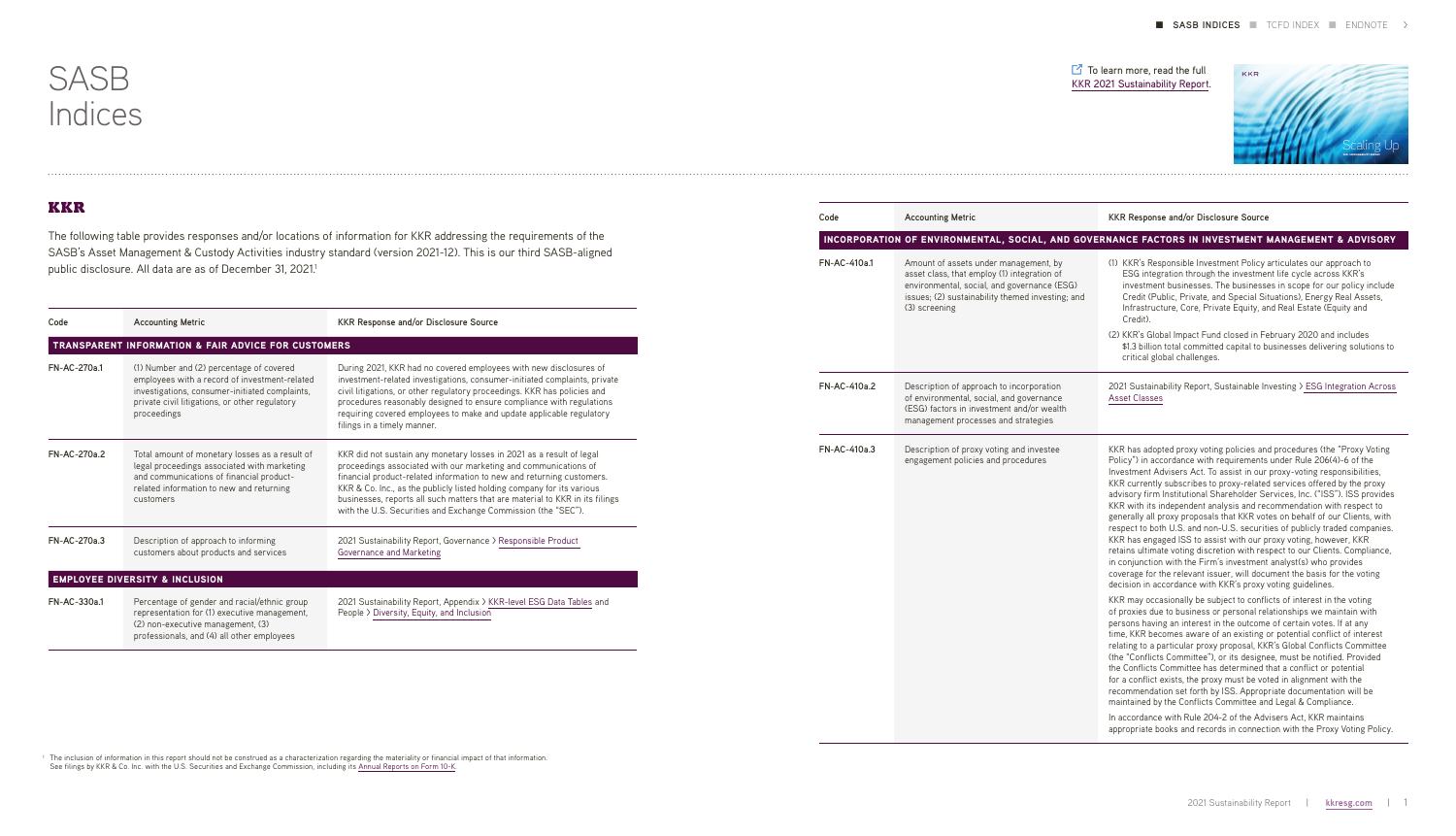<span id="page-2-0"></span>

| Code                    | <b>Accounting Metric</b>                                                                                                                                                                                                                                 | KKR Response and/or Disclosure Source                                                                                                                                                                                                                                                                                                                                                                                                                                                                                                                                                                                                                                                           |  |  |
|-------------------------|----------------------------------------------------------------------------------------------------------------------------------------------------------------------------------------------------------------------------------------------------------|-------------------------------------------------------------------------------------------------------------------------------------------------------------------------------------------------------------------------------------------------------------------------------------------------------------------------------------------------------------------------------------------------------------------------------------------------------------------------------------------------------------------------------------------------------------------------------------------------------------------------------------------------------------------------------------------------|--|--|
| <b>BUSINESS ETHICS</b>  |                                                                                                                                                                                                                                                          |                                                                                                                                                                                                                                                                                                                                                                                                                                                                                                                                                                                                                                                                                                 |  |  |
| FN-AC-510a.1            | Total amount of monetary losses as a result<br>of legal proceedings associated with fraud,<br>insider trading, anti-trust, anti-competitive<br>behavior, market manipulation, malpractice,<br>or other related financial industry laws or<br>regulations | KKR did not sustain any monetary losses in 2021 as a result of legal<br>proceedings associated with fraud, insider trading, anti-trust, anti-<br>competitive behavior, market manipulation, malpractice, or other related<br>financial industry laws or regulations. KKR & Co. Inc. (NYSE: KKR) is the<br>holding company for the KKR businesses, and as a public company, KKR<br>reports all such matters that are material to KKR in our filings with the<br>SEC.                                                                                                                                                                                                                             |  |  |
| FN-AC-510a.2            | Description of whistleblower policies and<br>procedures                                                                                                                                                                                                  | 2021 Sustainability Report, Governance > Business Ethics                                                                                                                                                                                                                                                                                                                                                                                                                                                                                                                                                                                                                                        |  |  |
| <b>ACTIVITY METRICS</b> |                                                                                                                                                                                                                                                          |                                                                                                                                                                                                                                                                                                                                                                                                                                                                                                                                                                                                                                                                                                 |  |  |
| <b>FN-AC-000.A</b>      | (1) Total registered and<br>(2) total unregistered assets under<br>management (AUM)                                                                                                                                                                      | Total registered AUM was approximately \$19 billion as of December 31,<br>(1)<br>2021. Our registered AUM includes pooled funds that, in our judgment,<br>qualify as "registered AUM" <sup>2</sup> as the term has been defined in the<br>SASB Asset Management & Custody Activities Standard. These funds<br>include (i) one real estate equity-oriented fund, (ii) two credit-oriented<br>funds and (iii) certain business development companies that are<br>subject to the regulations of the Investment Company Act of 1940.<br>(2) Total unregistered AUM was approximately \$452 billion as of<br>December 31, 2021. Our unregistered AUM equals total AUM minus<br>total registered AUM. |  |  |
| <b>FN-AC-000.B</b>      | Total assets under custody and supervision                                                                                                                                                                                                               | We have renamed this metric to "total assets under management" from<br>"total assets under custody and supervision" because assets under<br>management is a more relevant activity metric for asset managers,<br>and KKR is an alternative asset manager, not a custodian bank. As<br>of December 31, 2021, KKR had total assets under management of<br>approximately \$471 billion.<br>2021 Sustainability Report, Introduction > About KKR & Co. Inc.                                                                                                                                                                                                                                         |  |  |

| Code<br><b>Accounting Metric</b> |                                                                                                                                                                                                  | Global Atlantic Response and/or Disclosure Source                                                                                                                                                                                                                                                                                                     |  |
|----------------------------------|--------------------------------------------------------------------------------------------------------------------------------------------------------------------------------------------------|-------------------------------------------------------------------------------------------------------------------------------------------------------------------------------------------------------------------------------------------------------------------------------------------------------------------------------------------------------|--|
|                                  | TRANSPARENT INFORMATION & FAIR ADVICE FOR CUSTOMERS                                                                                                                                              |                                                                                                                                                                                                                                                                                                                                                       |  |
| FN-IN-270a.1                     | Total amount of monetary losses as a<br>result of legal proceedings associated with<br>marketing and communication of insurance<br>product-related information to new and<br>returning customers | Global Atlantic did not sustain any material monetary losses in 2021 as a<br>result of legal proceedings associated with its marketing and communications<br>of insurance product-related information to new and returning customers.<br>Global Atlantic reports all such matters that are material in KKR's filings with<br>the SEC.                 |  |
| FN-IN-270a.2                     | Complaints-to-claims ratio                                                                                                                                                                       | For additional information, please refer to the NAIC National Complaint Index<br>Report for Global Atlantic entities, including Forethought Life Insurance<br>Company and Accordia Life and Annuity Company, the company's primary<br>issuing entities of insurance products.                                                                         |  |
| FN-IN-270a.3                     | Customer retention rate                                                                                                                                                                          | Global Atlantic does not disclose this specific metric.                                                                                                                                                                                                                                                                                               |  |
|                                  |                                                                                                                                                                                                  | Delivering a consistent customer experience is a key corporate priority for<br>Global Atlantic. It continues to explore ways to improve and invest in its<br>customer experience, including digital interaction.                                                                                                                                      |  |
| FN-IN-270a.4                     | Description of approach to informing<br>customers about products                                                                                                                                 | Global Atlantic primarily offers insurance products to individuals through a<br>network of banks, broker-dealers, and independent marketing organizations.<br>Global Atlantic does not sell insurance products directly to individuals.                                                                                                               |  |
|                                  |                                                                                                                                                                                                  | Product communications are held to Global Atlantic's own standards, as<br>well as the standards of regulatory agencies and bodies, including, where<br>applicable: State Departments of Insurance, SEC, Financial Industry<br>Regulatory Authority (FINRA), and Department of Labor (DOL).                                                            |  |
|                                  |                                                                                                                                                                                                  | Product communications are created by Global Atlantic's Marketing<br>Organization, then reviewed and approved by the Advertising Review Unit<br>within Compliance prior to external use. The Advertising Review Unit<br>obtains input and support, as needed, from subject-matter experts in other<br>departments, including Legal, Tax, and Product. |  |
|                                  |                                                                                                                                                                                                  | Depending on the product type, related communications may include<br>information on suitability of product offerings; costs; terms, conditions,<br>and exclusions; explanation of claims process; and, availability of further<br>information, via financial professional or agent, Global Atlantic's website,<br>call center, or online portal.      |  |
|                                  |                                                                                                                                                                                                  | Depending on the product type, Global Atlantic communicates product<br>performance to customers through a statement of account on a quarterly or<br>annual basis.                                                                                                                                                                                     |  |
|                                  |                                                                                                                                                                                                  | Customer-Facing Websites:<br>globalatlantic.com/retirement-annuities<br>globalatlantic.com<br>globalatlantic.com/preneed-life-insurance<br>globalatlantic.com/life-insurance                                                                                                                                                                          |  |

### **GLOBAL ATLANTIC**

The following table provides responses and/or locations of information addressing the requirements of the SASB Insurance Industry standard (version 2018-10) for Global Atlantic,which was acquired by KKR in February 2021.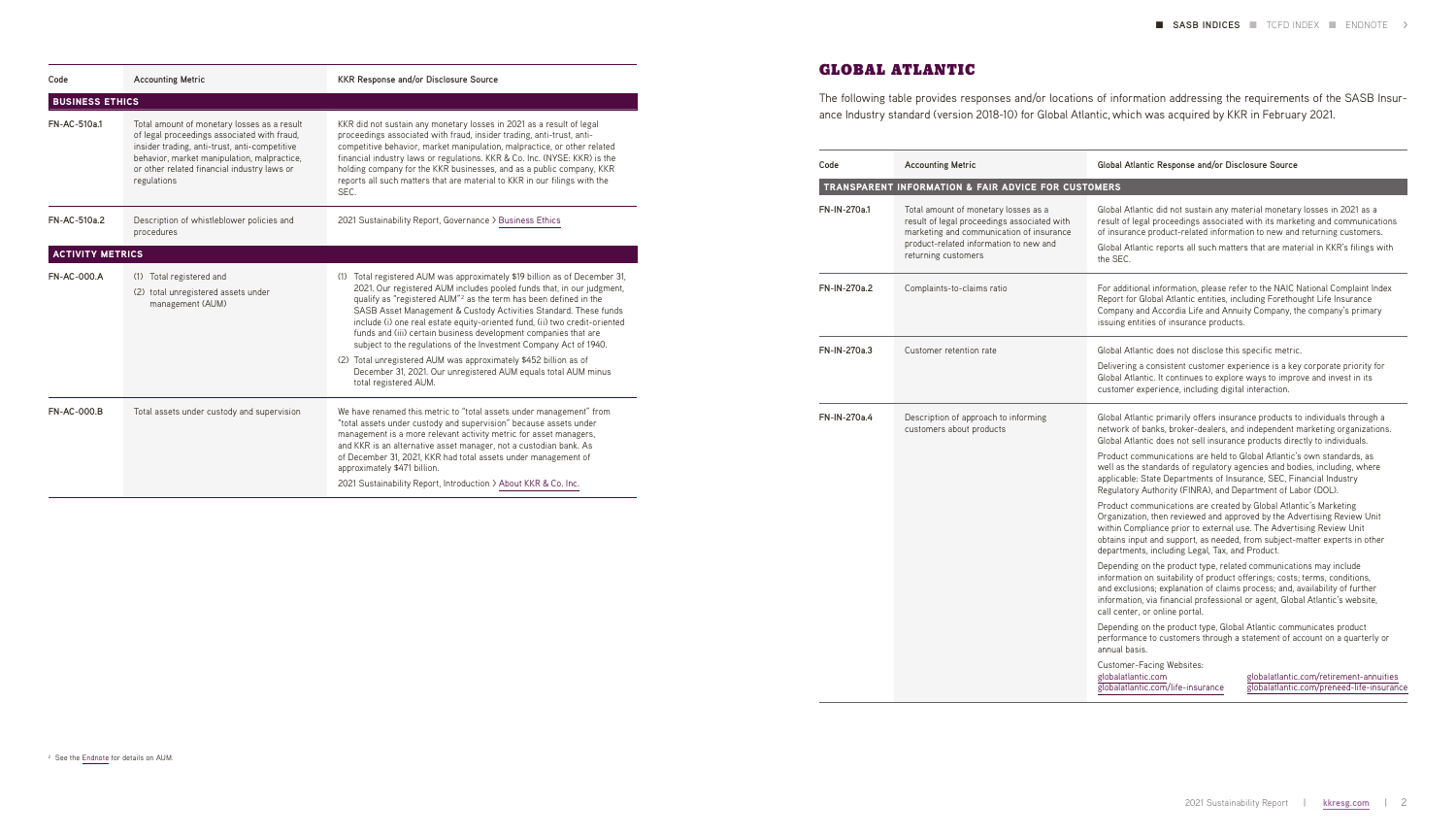<span id="page-3-0"></span>

| Code         | <b>Accounting Metric</b>                                                                                                                                                                                                                | Global Atlantic Response and/or Disclosure Source                                                                                                                                                                                                                                                                                                                                                                                                                                                                                                                                                                                                                                                                                                                                                                                                                                                     | Code                                   | <b>Accounting Metric</b>                                                                                                                                                                                                                                                                   |
|--------------|-----------------------------------------------------------------------------------------------------------------------------------------------------------------------------------------------------------------------------------------|-------------------------------------------------------------------------------------------------------------------------------------------------------------------------------------------------------------------------------------------------------------------------------------------------------------------------------------------------------------------------------------------------------------------------------------------------------------------------------------------------------------------------------------------------------------------------------------------------------------------------------------------------------------------------------------------------------------------------------------------------------------------------------------------------------------------------------------------------------------------------------------------------------|----------------------------------------|--------------------------------------------------------------------------------------------------------------------------------------------------------------------------------------------------------------------------------------------------------------------------------------------|
|              |                                                                                                                                                                                                                                         | INCORPORATION OF ENVIRONMENTAL, SOCIAL, AND GOVERNANCE FACTORS IN INVESTMENT MANAGEMENT & ADVISORY                                                                                                                                                                                                                                                                                                                                                                                                                                                                                                                                                                                                                                                                                                                                                                                                    | <b>SYSTEMIC RISK MANAGEMENT</b>        |                                                                                                                                                                                                                                                                                            |
| FN-IN-410a.1 | Total invested assets, by industry and<br>asset class                                                                                                                                                                                   | \$124 billion total investments as of December 31, 2021.<br>For more information on Global Atlantic's total investments, see KKR & Co.<br>Inc.'s Annual Report on Form 10-K for the fiscal year ended December 31,<br>2021, in particular Note 7 of the Notes to Consolidated Financial Statements.<br>KKR 2021 Form 10-K                                                                                                                                                                                                                                                                                                                                                                                                                                                                                                                                                                             | FN-IN-550a.1                           | Exposure to derivative instruments by<br>category: (1) total potential exposure to<br>noncentrally cleared derivatives, (2) total<br>fair value of acceptable collateral posted<br>with the Central Clearinghouse, and (3)<br>total potential exposure to centrally cleared<br>derivatives |
| FN-IN-410a.2 | Description of approach to incorporation<br>of environmental, social, and governance<br>(ESG) factors in investment management<br>processes and strategies                                                                              | Review the Responsible Investment Statement on page 13 of the Global<br>Atlantic 2021 ESG Report.<br>Global Atlantic ESG website: globalatlantic.com/esg                                                                                                                                                                                                                                                                                                                                                                                                                                                                                                                                                                                                                                                                                                                                              |                                        |                                                                                                                                                                                                                                                                                            |
|              | POLICIES DESIGNED TO INCENTIVIZE RESPONSIBLE BEHAVIOR                                                                                                                                                                                   |                                                                                                                                                                                                                                                                                                                                                                                                                                                                                                                                                                                                                                                                                                                                                                                                                                                                                                       | FN-IN-550a.2                           | Total fair value of securities lending                                                                                                                                                                                                                                                     |
| FN-IN-410b.1 | Net premiums written related to energy<br>efficiency and low-carbon technology                                                                                                                                                          | This topic does not apply to Global Atlantic, a retirement and life insurance<br>company.                                                                                                                                                                                                                                                                                                                                                                                                                                                                                                                                                                                                                                                                                                                                                                                                             |                                        | collateral assets                                                                                                                                                                                                                                                                          |
| FN-IN-410b.2 | Discussion of products and/or product<br>features that incentivize health, safety,<br>and/or environmentally responsible<br>actions and/or behaviors                                                                                    | No products and/or product features to discuss as of December 31, 2021.                                                                                                                                                                                                                                                                                                                                                                                                                                                                                                                                                                                                                                                                                                                                                                                                                               | FN-IN-550a.3                           | Description of approach to managing capital<br>and liquidity-related risks associated with<br>systemic non-insurance activities                                                                                                                                                            |
|              | <b>ENVIRONMENTAL RISK EXPOSURE</b>                                                                                                                                                                                                      |                                                                                                                                                                                                                                                                                                                                                                                                                                                                                                                                                                                                                                                                                                                                                                                                                                                                                                       |                                        |                                                                                                                                                                                                                                                                                            |
| FN-IN-450a.1 | Probable Maximum Loss (PML) of insured<br>products from weather-related natural<br>catastrophes                                                                                                                                         | Global Atlantic, a retirement and life insurance company, does not currently<br>use computer modeling to manage climate change-related risk as it is not in<br>the Property & Casualty business in which potential losses associated with<br>climate change-related events could be more substantial.                                                                                                                                                                                                                                                                                                                                                                                                                                                                                                                                                                                                 | <b>ACTIVITY METRICS</b><br>FN-IN-000.A | Number of policies in force, by segment:<br>(1) property and casualty, (2) life, (3)                                                                                                                                                                                                       |
| FN-IN-450a.2 | Total amount of monetary losses<br>attributable to insurance payouts from<br>(1) modeled natural catastrophes and (2)<br>non-modeled natural catastrophes, by type<br>of event and geographic segment (net and<br>gross of reinsurance) | This topic does not apply to Global Atlantic, a retirement and life insurance<br>company.                                                                                                                                                                                                                                                                                                                                                                                                                                                                                                                                                                                                                                                                                                                                                                                                             |                                        | assumed reinsurance                                                                                                                                                                                                                                                                        |
| FN-IN-450a.3 | Description of approach to incorporation of<br>environmental risks into (1) the underwriting<br>process for individual contracts and (2) the<br>management of Firm-level risks and capital<br>adequacy                                  | With respect to risk management, Global Atlantic considers environmental<br>and climate change-related risks as part of its overall Enterprise Risk<br>Management Framework. A natural or man-made disaster or catastrophe<br>or the occurrence of climate change could adversely affect Global Atlantic's<br>mortality, morbidity or other experience, adversely affect Global Atlantic's<br>investment portfolio and have a significant negative impact on Global<br>Atlantic's operations and results. Such events could also have an adverse<br>effect on lapses and surrenders of existing policies, as well as sales of new<br>policies. Global Atlantic is committed to continual learning and will seek to<br>regularly reassess climate change-related risks, the degree to which those<br>risks could affect Global Atlantic's business, and Global Atlantic's responses<br>to those risks. |                                        |                                                                                                                                                                                                                                                                                            |

As part of Global Atlantic's risk management strategy, the company employs derivative instruments to hedge certain market risks. Global Atlantic's risk management hedge program seeks to mitigate economic impacts relating to its insurance products primarily from interest rate and equity price movements, while taking into consideration accounting and capital impacts by purchasing derivative financial instruments.

For information on Global Atlantic's use of derivatives, see KKR & Co. Inc.'s Annual Report on Form 10-K for the fiscal year ended December 31, 2021, in particular Note 8 of the Notes to Consolidated Financial Statements.

### [KKR 2021 Form 10-K](https://irpages2.eqs.com/download/companies/kkrinc/Annual%20Reports/KKR%2010K%202021.pdf)

For information on Global Atlantic's repurchase agreements, see KKR & Co. Inc.'s Annual Report on Form 10-K for the fiscal year ended December 31, 2021, in particular Note 7 of the Notes to Consolidated Financial Statements.

### [KKR 2021 Form 10-K](https://irpages2.eqs.com/download/companies/kkrinc/Annual%20Reports/KKR%2010K%202021.pdf)

Review KKR & Co. Inc.'s Annual Report on Form 10-K for the fiscal year ended December 31, 2021, for Capital & Regulatory Requirements Note 25 as well as Commitments and Contingencies Note 24 of the Notes to Consolidated Financial Statements for Global Atlantic's liquidity and capital resources.

[KKR 2021 Form 10-K](https://irpages2.eqs.com/download/companies/kkrinc/Annual%20Reports/KKR%2010K%202021.pdf)

Review KKR & Co. Inc.'s Annual Report on Form 10-K for the fiscal year ended December 31, 2021, in particular the Schedule IV – Reinsurance for in-force policies.

[KKR 2021 Form 10-K](https://irpages2.eqs.com/download/companies/kkrinc/Annual%20Reports/KKR%2010K%202021.pdf)

### **Global Atlantic Response and/or Disclosure Source**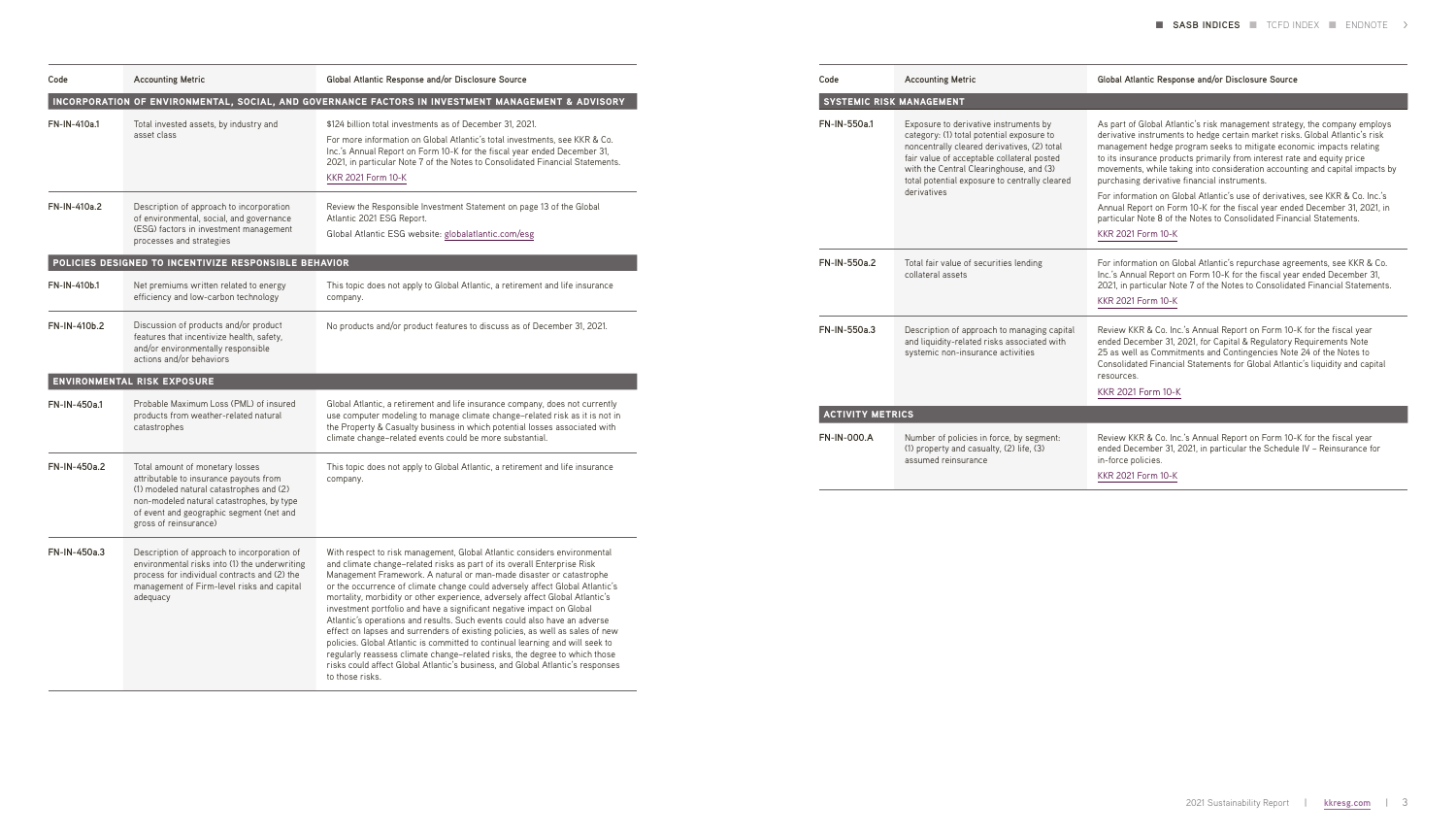### $i$ closure Source

### **Disclose the actual and potential impacts of climate-related risks and opportunities on the organization's businesses, strategy, and financial**

le of our investment activities compared to our footprint as an office-based t portfolio is more relevant than our Firm operations from a climate risk and Therefore, our climate action strategy focuses largely on our investment he varying climate risks of the industries in which we invest.

ed work, we have focused on implementing processes to identify, assess, and isks and opportunities, when relevant.

ort, "Investment Risks and Opportunities," and "Firm-level Risks and

 $.54-55, 76$ 

potential risks and opportunities to our investments, and we are constantly tand both. In response, we have established a climate action strategy, which is iment process and relies on three key pillars:

iderations into our investment processes

ansition i

companies on climate-related issues

Report, Sustainable Investing > Driving Value Creation: [Climate](https://kkresg.com/assets/uploads/pdfs/KKR-2021-Sustainability-Report.pdf#page=22)

rt, "Climate Action Strategy" (pp. 5-6)

the use of climate scenario analysis. With the help of BSR, we ran a pilot hop with our Infrastructure, Real Estate, and Global Macro and Asset Allocation to evaluate how to integrate climate scenario analyses into our processes and to learnings and best practices as our climate strategy matures.

rt, "Climate Scenario Analysis" (pg. 8)

|                                                                                                        |                                                                                                                                                                                                                                                                                                                                                                                                                                                                                                                                                            | over the short-, medium- and                                                                                                                      |
|--------------------------------------------------------------------------------------------------------|------------------------------------------------------------------------------------------------------------------------------------------------------------------------------------------------------------------------------------------------------------------------------------------------------------------------------------------------------------------------------------------------------------------------------------------------------------------------------------------------------------------------------------------------------------|---------------------------------------------------------------------------------------------------------------------------------------------------|
| <b>TCFD Recommended Disclosures</b>                                                                    | KKR Response and/or Disclosure Source                                                                                                                                                                                                                                                                                                                                                                                                                                                                                                                      | long-term.                                                                                                                                        |
| <b>GOVERNANCE</b>                                                                                      |                                                                                                                                                                                                                                                                                                                                                                                                                                                                                                                                                            |                                                                                                                                                   |
|                                                                                                        | Describe the organization's governance around climate-related risks and opportunities.                                                                                                                                                                                                                                                                                                                                                                                                                                                                     |                                                                                                                                                   |
| Describe the Board's oversight<br>of climate-related risks and<br>opportunities.                       | Beginning in 2021, senior executives began to provide regular periodic reports on the Firm's management<br>of ESG issues, including climate change, to the Audit Committee of the Board of Directors of KKR & Co.<br>Inc. In spring 2021, we presented the Firm's climate action strategy to the Audit Committee of the Board of<br>Directors.<br>KKR Climate Action Report, "Responsible Investment Oversight," "Implementation Responsibility" (pp. 2-3)<br>KKR 2021 Sustainability Report, Sustainable Investing > ESG-related Governance and Oversight | Describe the impact of<br>b.<br>climate-related risks<br>and opportunities on the<br>organization's business,<br>strategy and financial planning. |
| Describe management's role<br>in assessing and managing<br>climate-related risks and<br>opportunities. | KKR's senior leaders provide oversight of our ESG integration and responsible investing efforts, including<br>consideration of climate-related matters. Global and regional team members, supported by both internal<br>and external subject-matter experts, collaborate on an integrated approach. In 2021, we expanded our<br>expert network through the formation of KKR's Sustainability Expert Advisory Council (SEAC). The SEAC                                                                                                                      | Describe the resilience of the<br>$C_{\cdot}$                                                                                                     |
|                                                                                                        | brings together third-party experts who advise us on various topic areas including climate.<br>KKR Climate Action Report, "Responsible Investment Oversight," "Implementation Responsibility,"<br>"Collaboration and Partnerships" (pp. 2-4)<br>KKR 2021 Sustainability Report, Introduction > Spotlight: KKR's Sustainability Expert Advisory Council                                                                                                                                                                                                     | organization's strategy, taking<br>into consideration different<br>climate-related scenarios.<br>including a 2°C or lower<br>scenario.            |

|    | <b>TCFD Recommended Disclosures</b>                                                                                                                                      | <b>KKR Response and/or Dis</b>                                                                                                                                                                                                                                          |  |  |  |
|----|--------------------------------------------------------------------------------------------------------------------------------------------------------------------------|-------------------------------------------------------------------------------------------------------------------------------------------------------------------------------------------------------------------------------------------------------------------------|--|--|--|
|    | <b>STRATEGY</b>                                                                                                                                                          |                                                                                                                                                                                                                                                                         |  |  |  |
|    | Disclose the actual and potential impacts of climate-related risk<br>planning where such information is material.                                                        |                                                                                                                                                                                                                                                                         |  |  |  |
| a. | Describe the climate-related<br>risks and opportunities the<br>organization has identified<br>over the short-, medium- and<br>long-term.                                 | Given the significant scale<br>company, our investment<br>opportunity perspective. T<br>activities and considers th<br>As part of our ESG-relate<br>manage climate-related ri<br><b>KKR Climate Action Repor</b><br>Opportunities" (pp. 6-8)<br>KKR 2021 Form 10-K (pp. |  |  |  |
| b. | Describe the impact of<br>climate-related risks<br>and opportunities on the<br>organization's business,<br>strategy and financial planning.                              | Climate change presents<br>working to better underst<br>integrated into our investr<br>Integrate climate consi<br>Invest in the energy tra<br>ш<br>Engage with portfolio o<br>ш<br><b>KKR 2021 Sustainability R</b><br><b>KKR Climate Action Repor</b>                  |  |  |  |
| C. | Describe the resilience of the<br>organization's strategy, taking<br>into consideration different<br>climate-related scenarios.<br>including a 2°C or lower<br>scenario. | In 2020, we began to test<br>scenario analysis worksh<br>teams. We are continuing<br>look for ways to integrate<br><b>KKR Climate Action Repor</b>                                                                                                                      |  |  |  |

In November 2021, KKR published our first Climate Action Report, which is aligned with the Task Force on Climate-related Financial Disclosures (TCFD) recommendations. This report communicates to our investors, partners, shareholders, and other stakeholders our firmwide climate action strategy, including how we identify, assess, integrate, and manage climate-related risks

and opportunities as a global investment Firm. The report documents activities and performance for calendar year 2020 and progress made in 2021, unless otherwise noted, and remains largely relevant. We have supplemented the Climate Action Report with additional information and updates in this report, as described below.

## <span id="page-4-0"></span>Task Force on Climate-related Financial Disclosures Index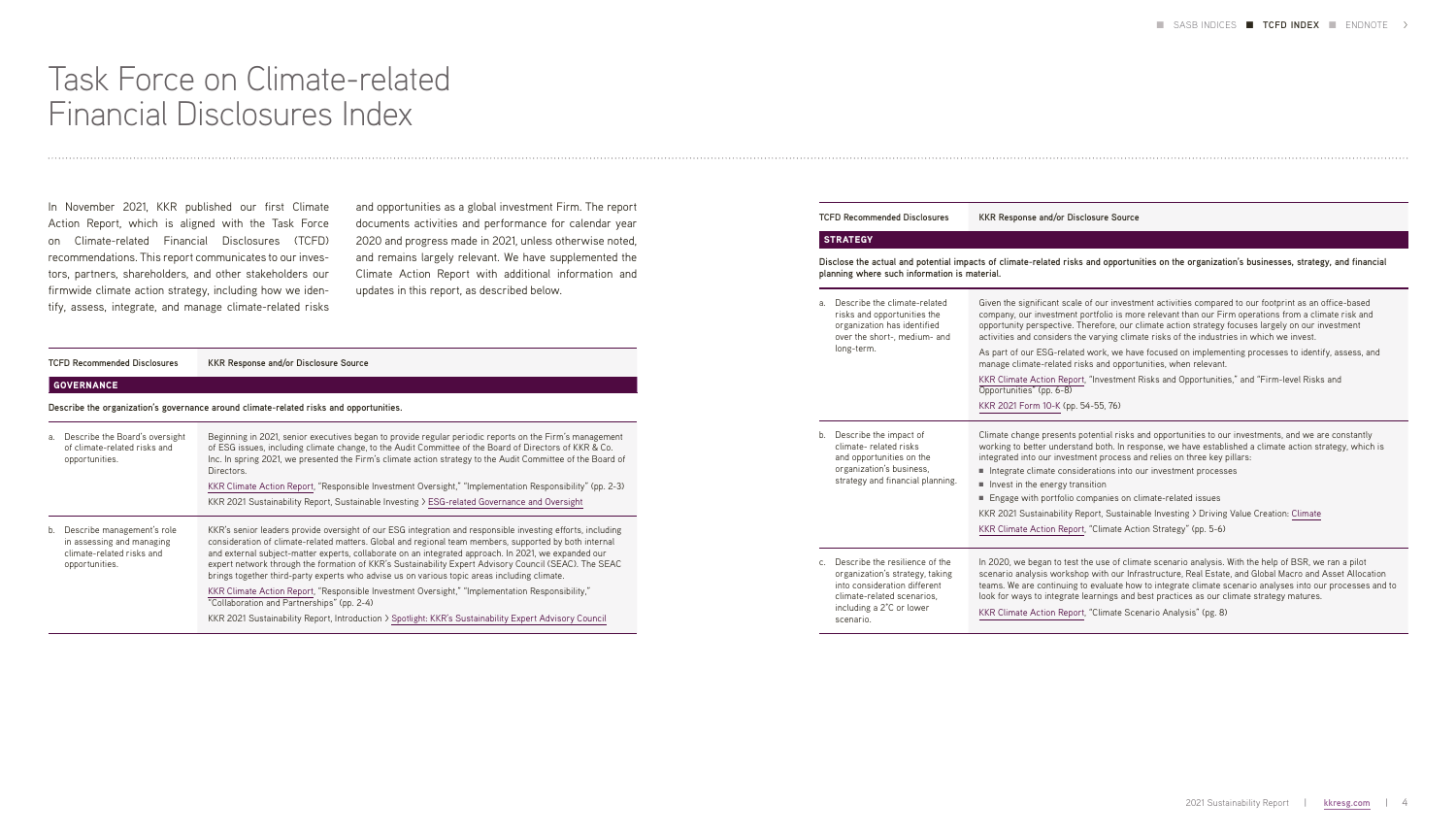<span id="page-5-0"></span>**TCFD Recommended Disclosures KKR Response and/or Disclosure Source**

### RISK MANAGEMENT

### **Disclose how the organization identifies, assesses, and manages climate-related risks.**

| a.             | Describe the organization's<br>processes for identifying and<br>assessing climate-related<br>risks.                                                                  | Our Responsible Investment Policy articulates our approach to identifying and managing ESG risks, including<br>climate-related risks, as well as potential value-creation opportunities across the investment life cycle and<br>across asset classes.<br>KKR 2021 Sustainability Report, Sustainable Investing > ESG Integration Across Asset Classes<br>KKR Climate Action Report, "Pre-Investment" and "Post-Investment" (pp. 10-14) |
|----------------|----------------------------------------------------------------------------------------------------------------------------------------------------------------------|----------------------------------------------------------------------------------------------------------------------------------------------------------------------------------------------------------------------------------------------------------------------------------------------------------------------------------------------------------------------------------------------------------------------------------------|
| b.             | Describe the organization's<br>processes for managing<br>climate-related risks.                                                                                      | Across our investment portfolio, KKR focuses on driving operational and strategic improvements to ESG<br>performance, including climate-related risks, during the investment life cycle. We consider climate as a<br>critical topic for all companies to consider, regardless of sector or geography, and thus have identified it as<br>one of our Global Ambitions.                                                                   |
| C <sub>1</sub> | Describe how processes for<br>identifying, assessing, and<br>managing climate-related<br>risks are integrated into the<br>organization's overall risk<br>management. | At the Firm level, we are committed to promoting environmental stewardship by responsibly managing our<br>operational footprint, including the management and reduction of GHG emissions from our own operations.<br>KKR 2021 Sustainability Report, Sustainable Investing > Driving Value Creation: Climate and Sustainable<br>Operations > Environment<br>KKR Climate Action Report, "Risk Management" (pp. 8-12)                    |

### **METRICS AND TARGETS**

### **Disclose the metrics and targets used to assess and manage relevant climate-related risks and opportunities where such information is material.**

| а.             | Disclose the metrics used by<br>the organization to assess<br>climate-related risks and<br>opportunities in line with its<br>strategy and risk management<br>process. | KKR annually calculates our Firm's GHG emissions footprint including emissions from Scope 1 and 2, and<br>numerous Scope 3 categories. Within our investment activities, we have estimated the Scope 1 and 2 GHG<br>emissions footprints for the following funds as of December 31, 2021: EIGF I and II, Global Infrastructure III,<br>Europe V, Global Impact and Americas XII. Building on these efforts, we are working with third-party experts<br>to estimate the GHG emissions of KKR's public and private markets portfolio.<br>Even as we expand our efforts to measure emissions at our portfolio, we recognize that GHG emissions are<br>not always a perfect proxy for climate-related risk and opportunity. We continue to evaluate the best, and<br>most relevant, indicators for our risk management and investment process.<br>KKR 2021 Sustainability Report, Sustainable Operations > Environment                                                                       |
|----------------|-----------------------------------------------------------------------------------------------------------------------------------------------------------------------|------------------------------------------------------------------------------------------------------------------------------------------------------------------------------------------------------------------------------------------------------------------------------------------------------------------------------------------------------------------------------------------------------------------------------------------------------------------------------------------------------------------------------------------------------------------------------------------------------------------------------------------------------------------------------------------------------------------------------------------------------------------------------------------------------------------------------------------------------------------------------------------------------------------------------------------------------------------------------------------|
|                | b. Disclose Scope 1, Scope 2,<br>and if appropriate, Scope<br>3 Greenhouse Gas (GHG)<br>emissions, and the related<br>risks.                                          | As noted above, KKR conducts a Firm-level GHG emissions footprint annually, as well as GHG emissions<br>footprints for a growing number of selected funds.<br>KKR's 2021 GHG emissions footprint comprises emissions from Scope 1 and Scope 2, as well as numerous<br>Scope 3 categories, totaling 6,786.7 metric tons CO2 equivalent.<br>KKR 2021 Sustainability Report, Sustainable Operations > Environment and Appendix > KKR-level ESG Data Tables                                                                                                                                                                                                                                                                                                                                                                                                                                                                                                                                  |
| C <sub>1</sub> | Describe the targets used<br>by the organization to<br>manage climate-related<br>risks and opportunities and<br>performance against targets.                          | As outlined in our Global Ambitions for climate, KKR intends to:<br>Integrate climate-related risks and opportunities into investment decision-making and management prac-<br>٠.<br>tices. This includes considering climate change risks and opportunities during diligence and engaging on<br>these issues with the companies in which KKR invests or to which KKR provides financing<br>Report on our assets' climate-related activities to fund investors annually, including seeking to provide in-<br>formation on Scope 1 and 2 emissions and certain Scope 3 emissions data, and describing the steps taken by<br>portfolio companies in developing and implementing decarbonization plans, where relevant and available<br>■ Where we are a minority investor, implement a stewardship and engagement strategy consistent with the<br>GHG measurement and decarbonization ambitions described above<br>KKR 2021 Sustainability Report, Sustainable Investing > Global Ambitions |

### **ENDNOTE**

### **Footnote 2. SASB Index: KKR & Co. Inc. – AUM Disclaimer**

References to "assets under management" or "AUM" represent the assets managed, advised or sponsored by KKR from which KKR is entitled to receive management fees or performance income (currently or upon a future event), general partner capital, and assets managed, advised or sponsored by our strategic BDC partnership and the hedge fund and other managers in which KKR holds an ownership interest. We believe this measure is useful to stockholders as it provides additional insight into the capital raising activities of KKR and its hedge fund and other managers and the overall activity in their investment funds and other managed or sponsored capital. KKR calculates the amount of AUM as of any date as the sum of: (i) the fair value of the investments of KKR's investment funds and the Global Atlantic insur ance companies; (ii) uncalled capital commitments from these funds, including uncalled capital commitments from which KKR is currently not earning management fees or performance income; (iii) the fair value of investments in KKR's co-investment vehicles; (iv) the par value of outstanding CLOs; (v) KKR's pro rata portion of the AUM of hedge fund and other managers in which KKR holds an ownership interest; (vi) all AUM of KKR's strategic BDC partnership; and (vii) the fair value of other assets managed or sponsored by KKR. The pro rata portion of the AUM of hedge fund and other managers is calculated based on KKR's percentage ownership interest in such entities multiplied by such enti ty's respective AUM. KKR's definition of AUM (i) is not based on any definition of AUM that may be set forth in the governing documents of the investment funds, vehicles, accounts or other entities whose capital is included in this definition, (ii) includes assets for which KKR does not act as an investment adviser, and (iii) is not calculated pursuant to any regulatory definitions.

### **CAUTIONARY STATEMENT**

Refer to the Cautionary Statement at [kkresg.com/cautionary](https://kkresg.com/cautionary-statement)[statement](https://kkresg.com/cautionary-statement) for defined terms and important information regarding these indices.